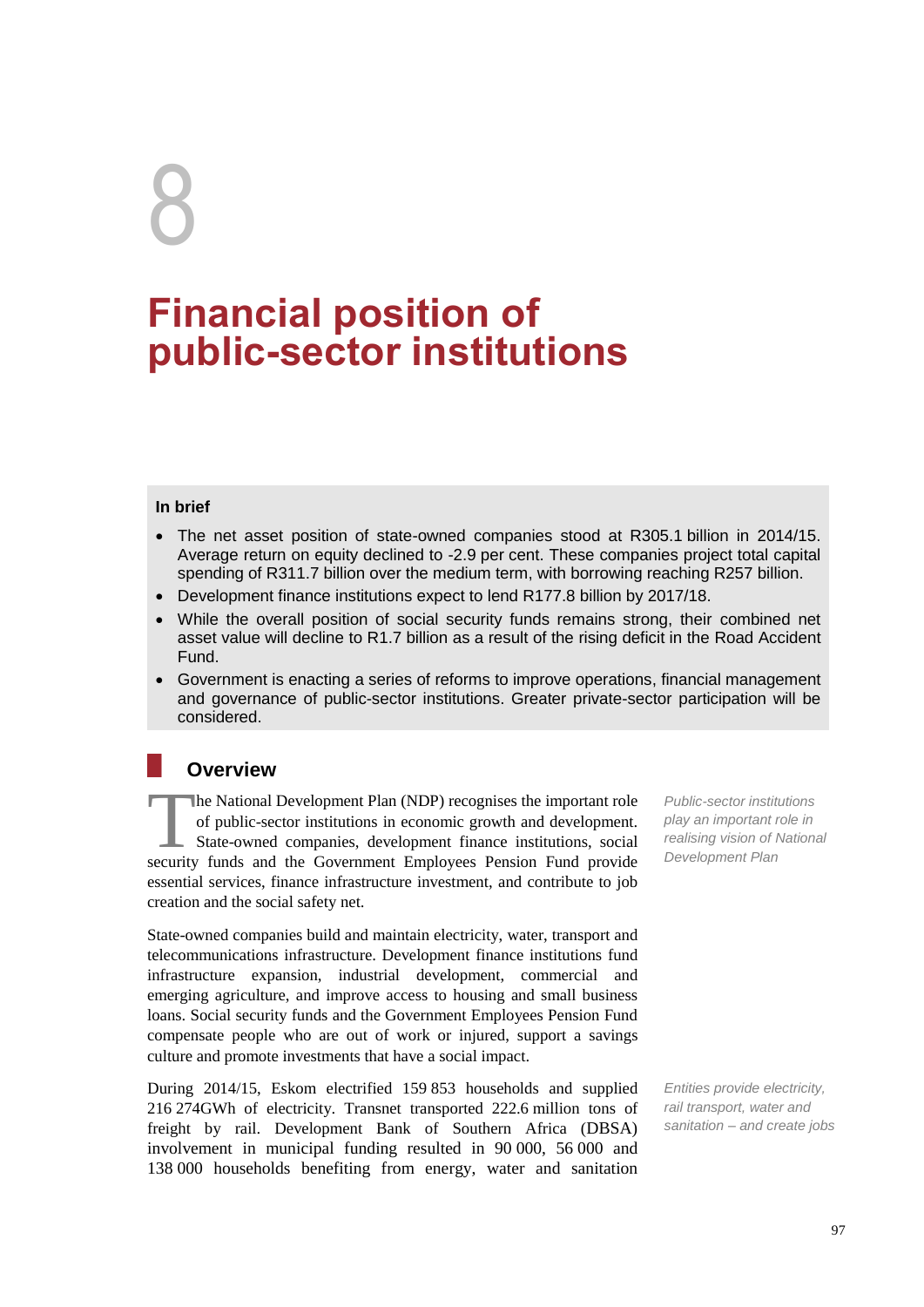*Most entities are expected to be self-sustaining and operate independently of the budget*

*Further state support will be contingent on reforms that resolve ongoing governance and operational problems*

*Private-sector co-investment to strengthen financial and managerial capacity at public entities*

projects respectively. DBSA assistance also contributed to the completion of 15 schools and supported 754 small and medium-sized enterprises. Industrial Development Corporation (IDC) projects created an estimated 8 223 jobs. Joint initiatives by the IDC and Unemployment Insurance Fund (UIF) helped to preserve 44 460 at-risk jobs.

To deliver on their developmental priorities, public-sector institutions need to be in a sound financial position. Generating a reasonable rate of return allows them to operate independently of the national budget. Deterioration in the financial health of these entities is often an early-warning sign of broader strategic challenges, and can have major consequences for the public finances. Accordingly, government monitors their operations and financial positions, managing risk and taking action when required.

Over the past several years, poor global and domestic economic conditions have contributed to declining profitability of some institutions, while others have still performed well. However, internal weaknesses such as inefficient operations, poor governance and weak balance sheets have made some entities more vulnerable to a deteriorating economic outlook.

Several public institutions continue to pose significant short-term risks to the fiscus. In some cases, this is due to large government exposures; in others, to the entity's poor financial position. Although no requests for fiscal support are currently being considered, the assessment of any such requests will be informed by the principles set out in the 2015 *Budget Review,* namely:

- Any intervention to support state-owned companies must be consistent with sustainable public finances.
- Capitalisation cannot have an impact on the budget deficit.
- Entities receiving support are required to demonstrate sound business plans, improve governance and address operational efficiencies.

Future commitments of state resources to support public-sector institutions will also depend on reforms that resolve ongoing problems with governance, and may also involve introducing private-sector participation.

#### **Reforming public-sector institutions**

A series of reforms under way is intended to strengthen the ability of public-sector institutions to support NDP outcomes. These reforms are based on the recommendations of the Presidential Review Committee on State-owned Entities. The committee's recommendations include a single governing law for public entities; rationalising the number of entities; and mobilising co-investment and technical expertise from the private sector to strengthen their financial and managerial capacity.

The outcome of these reforms will be a clear policy setting out the criteria for state ownership, and a streamlined portfolio of public entities that builds on synergies between the public and private sectors. An interministerial committee chaired by the deputy president is overseeing implementation of four broad areas of reform:

 *Stabilisation* to improve near-term financial and operational performance. A framework to quantify the cost of developmental activities has also been developed.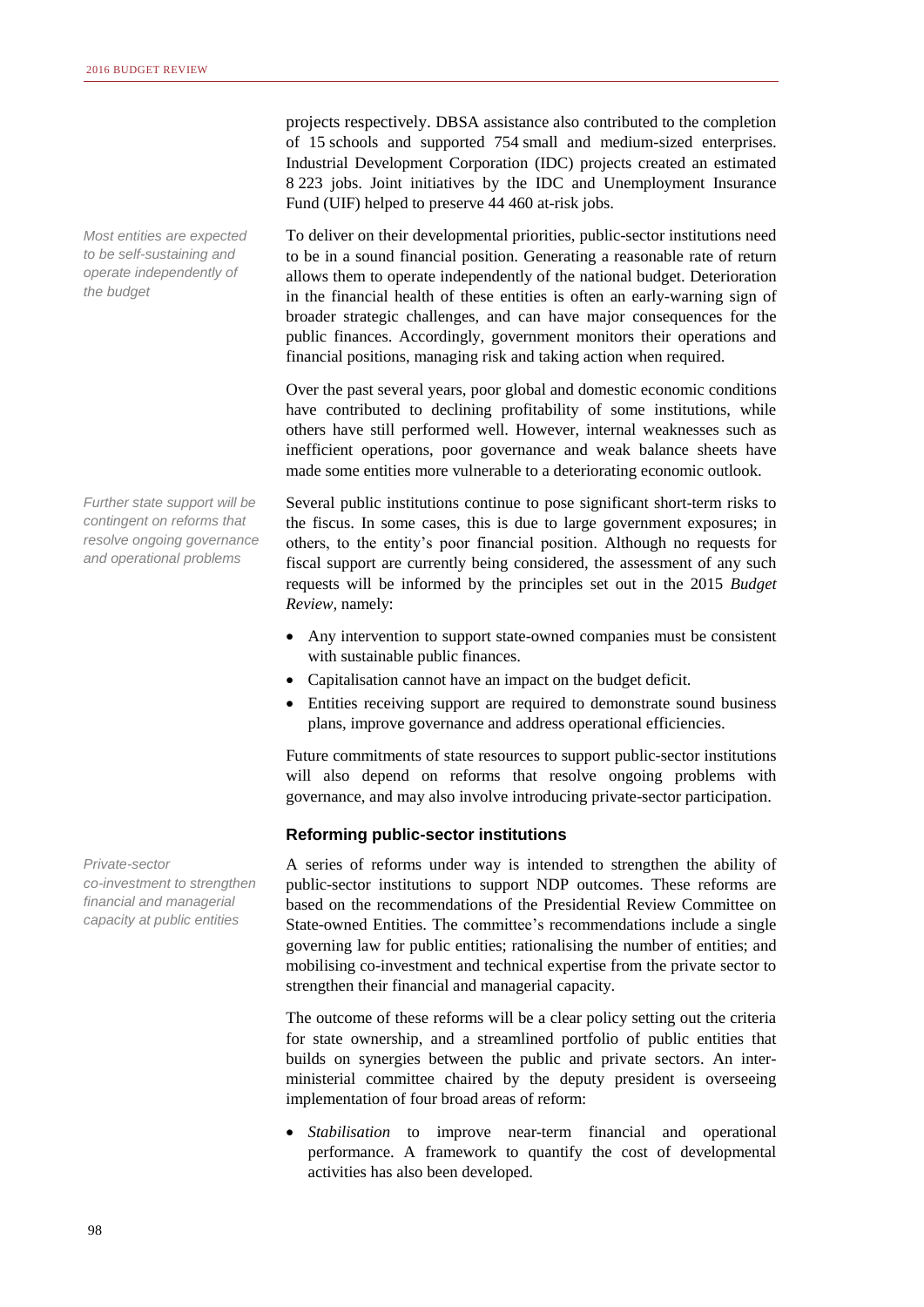- *Coordination and collaboration* to maximise contributions to the economy and eliminate duplication. Joint infrastructure projects are already taking place in the energy, transport, mining and water sectors.
- *Rationalisation and consolidation* to reduce state participation in sectors where several entities operate with overlapping mandates. This is already under way in the information and communication technology sector with the rationalisation of Broadband Infraco. The state intends to dispose of holdings in non-strategic assets, as needed, to direct resources to areas critical for development
- *Governance framework* will see the enactment of overarching legislation, informed by a review of the current shareholder management model. Board appointment processes will be standardised, and remuneration frameworks reviewed to ensure that compensation growth is contained and linked to efficient performance.

Government is developing a framework to encourage greater coinvestment and participation by the private sector in partnership with public entities, building on the success of the independent power producer initiative. The framework will support increased levels of competition within well-regulated sectors. Historically, the South African economy has been characterised by high levels of economic concentration, with many state-owned companies enjoying a monopoly or dominance of the sectors in which they operate. Allowing competition would improve efficiency and increase investment levels, entrepreneurship and employment.

*New framework will support increased levels of competition within wellregulated sectors*

# **Financial overview**

Table 8.1 shows the combined financial position of public institutions.

| Table 8.1 Combined financial position of selected categories |
|--------------------------------------------------------------|
| of public institutions, $2012/13 - 2014/15$                  |

| <b>R</b> billion                              | 2012/13 | 2013/14 | 2014/15 |
|-----------------------------------------------|---------|---------|---------|
| <b>State-owned companies</b>                  |         |         |         |
| Total assets                                  | 800.3   | 910.7   | 1 042.2 |
| <b>Total liabilities</b>                      | 543.7   | 633.6   | 737.1   |
| Net asset value                               | 256.6   | 277.1   | 305.1   |
| Development finance institutions <sup>1</sup> |         |         |         |
| Total assets                                  | 222.0   | 251.8   | 245.5   |
| <b>Total liabilities</b>                      | 93.6    | 108.6   | 114.5   |
| Net asset value                               | 128.4   | 143.3   | 131.0   |
| Social security funds                         |         |         |         |
| Total assets                                  | 134.8   | 147.5   | 177.2   |
| <b>Total liabilities</b>                      | 96.6    | 112.8   | 134.9   |
| Net asset value                               | 38.2    | 34.7    | 42.3    |
| Other public entities <sup>2</sup>            |         |         |         |
| Total assets                                  | 669.4   | 813.5   | 870.4   |
| <b>Total liabilities</b>                      | 171.3   | 179.9   | 199.7   |
| Net asset value                               | 498.1   | 633.6   | 670.7   |

*1. Institutions listed in schedule 2, 3A and 3B of the PFMA*

*2. State-owned institutions without a commercial mandate and listed in either schedule 1 or 3 of the PFMA such as the National Library of South Africa Source: National Treasury*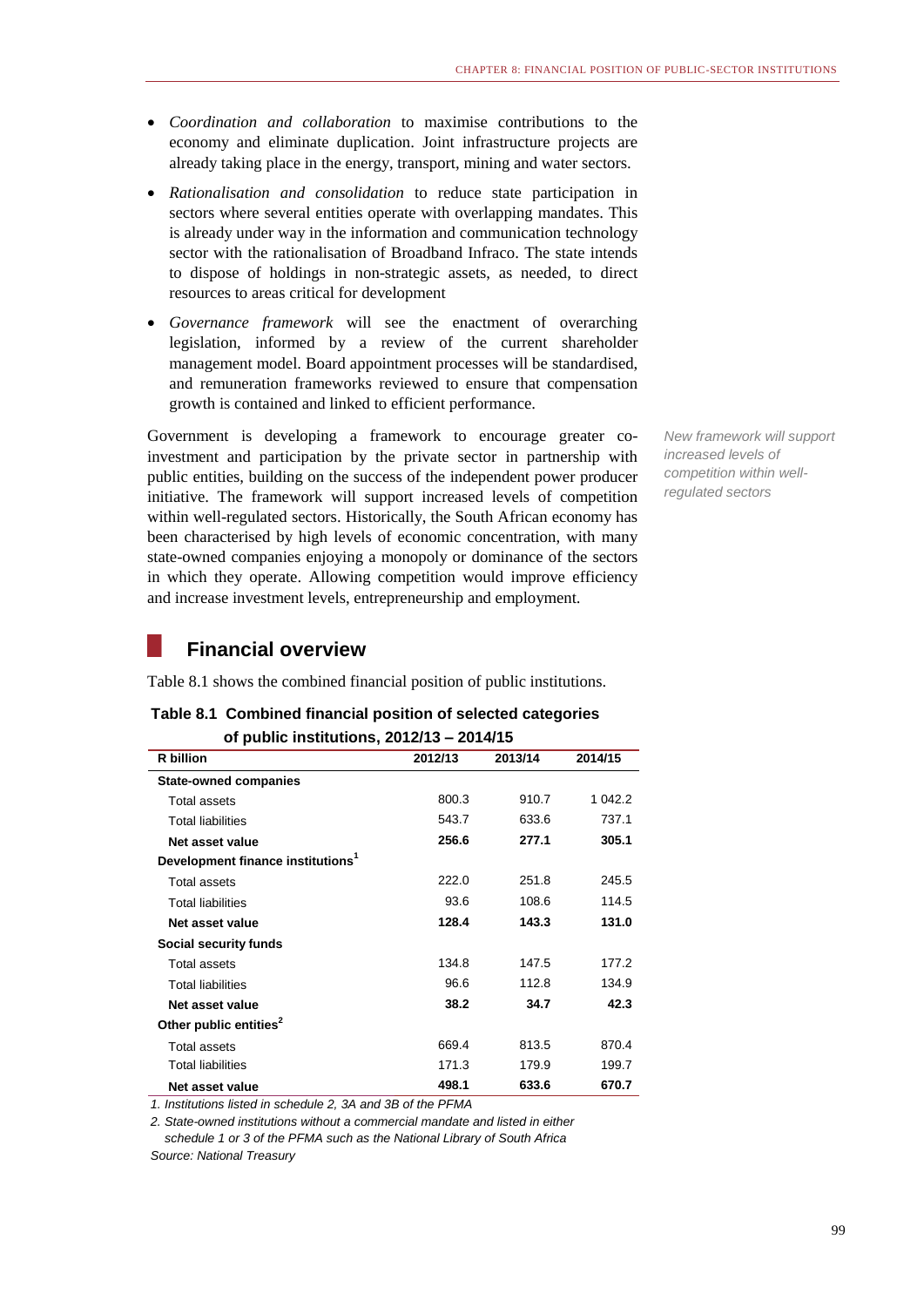*State-owned companies have spent R496.8 billion on infrastructure over past* 

*five years*

At a consolidated level, the financial position of public entities strengthened in 2014/15 – the most recent period for which audited results are available. Most categories of institutions continue to improve their net asset position – largely as a result of capital investments by state-owned companies since 2010/11. The decline in the net asset position of development finance institutions resulted from losses on the Industrial Development Corporation's equity portfolio, which was exposed to the commodities sector.

#### **State-owned companies**

State-owned companies have spent an aggregate R496.8 billion on infrastructure since 2010/11. Most of these investments have been in the energy, transport and logistics sectors. Over the next three years, investment in these sectors will continue to dominate capital formation by the public sector.

Over the medium-term expenditure framework (MTEF) period, stateowned companies project capital expenditure of R311.7 billion, with Eskom, Transnet and the South African National Roads Agency Limited (SANRAL) accounting for 94 per cent of this amount. Details on infrastructure spending appear in Annexure B.

| companies, $12010/11 - 2014/15$ |         |         |         |         |         |  |  |
|---------------------------------|---------|---------|---------|---------|---------|--|--|
| R billion/per cent growth       | 2010/11 | 2011/12 | 2012/13 | 2013/14 | 2014/15 |  |  |
| Total assets                    | 639.7   | 710.1   | 800.3   | 910.7   | 1 042.2 |  |  |
|                                 | 23.5%   | 11.0%   | 12.7%   | 13.8%   | 14.4%   |  |  |
| <b>Total liabilities</b>        | 423.0   | 470.7   | 543.7   | 633.6   | 737.1   |  |  |
|                                 | 23.8%   | 11.3%   | 15.5%   | 16.5%   | 16.3%   |  |  |
| Net asset value                 | 216.7   | 239.4   | 256.6   | 277.1   | 305.1   |  |  |
|                                 | 23.0%   | 10.5%   | 7.2%    | 8.0%    | 10.1%   |  |  |
| Return on equity (average)      | 6.7%    | 7.5%    | 4.8%    | 3.3%    | $-2.9%$ |  |  |

# **Table 8.2 Combined balance sheets of state-owned**

*1. Major state-owned companies listed in Schedule 2 of the PFMA, excluding development finance institutions* 

*Source: National Treasury*

Capital investment grew the asset base of state-owned companies from R639.7 billion in 2010/11 to R1.04 trillion at the end of 2014/15. Over the same period, combined net asset value rose from R216.7 billion to R305.1 billion, of which Eskom and Transnet account for 78 per cent.

State-owned companies need to generate sufficient returns to contribute strategically to development without draining national resources. However, the combined return on equity has been declining over the past five years, reaching -2.9 per cent in 2014/15. Most of the decline is the result of large losses in the Central Energy Fund (CEF) and South African Airways (SAA) during 2014/15.

As shown in Table 8.3, the six largest state-owned companies budgeted to borrow R84 billion in 2014/15. Actual borrowing amounted to R91 billion as companies implemented their programmes more quickly than planned. Eskom was the largest borrower, accounting for 71 per cent of the total. The six companies project total borrowing of R257 billion between 2016/17 and 2018/19, with Eskom accounting for 54 per cent of the total The depreciation of the rand against major currencies is expected to limit

*Combined return on equity of state-owned companies declined over past five years*

*Six largest state-owned companies project total borrowing of R257 billion over medium term*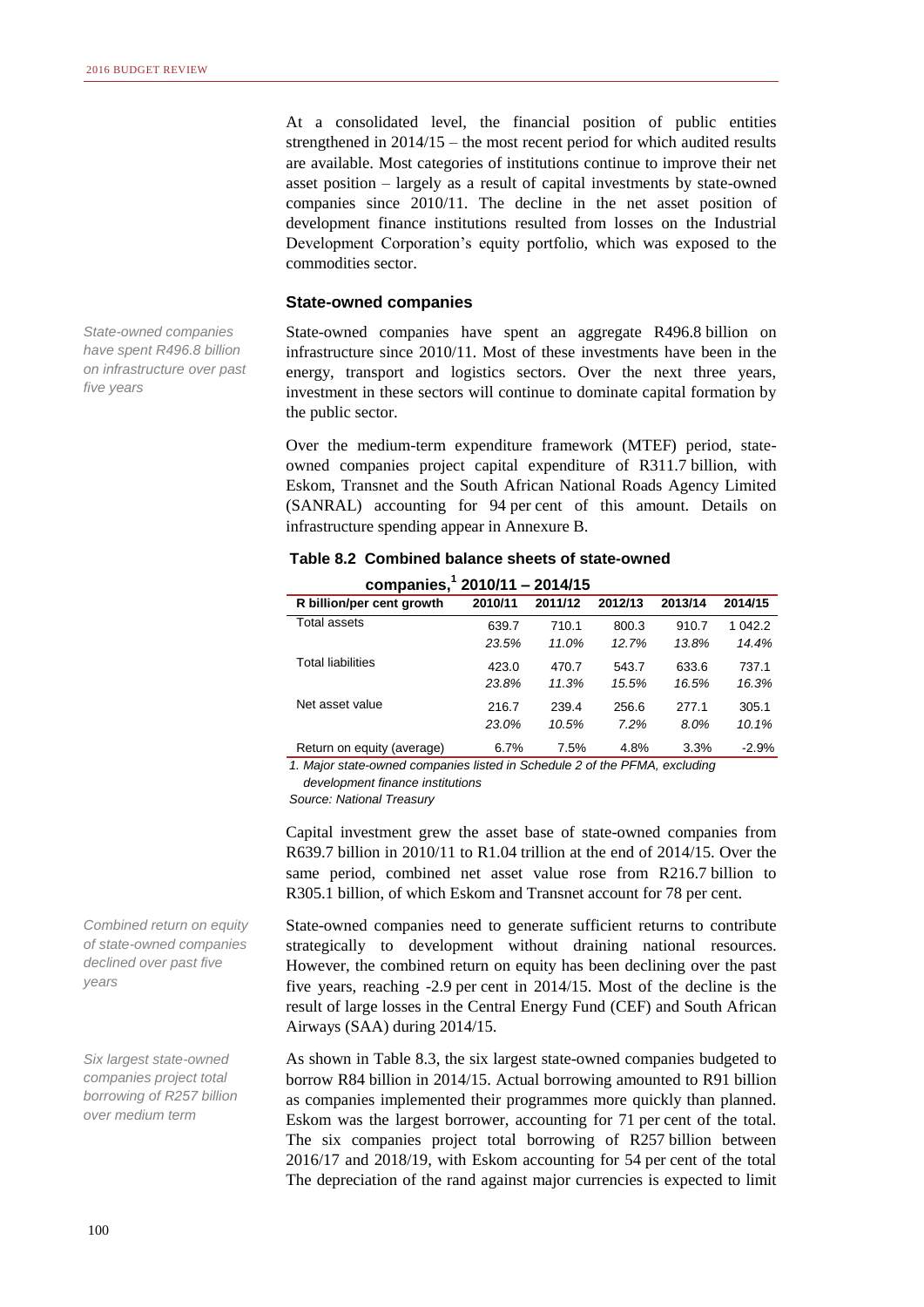borrowing in foreign capital markets and increase reliance on the domestic market, leading to a reduction in foreign debt as a percentage of total debt from 39 per cent in 2015/16 to 24 per cent in 2018/19.

|                        | 2014/15       |                | 2015/16        | 2016/17 | 2017/18                      | 2018/19 |
|------------------------|---------------|----------------|----------------|---------|------------------------------|---------|
| R billion              | <b>Budget</b> | <b>Outcome</b> | <b>Revised</b> |         | <b>Medium-term estimates</b> |         |
| Domestic Ioans (gross) | 45.1          | 64.3           | 65.5           | 51.4    | 64.3                         | 62.5    |
| Short-term             | 24.3          | 24.4           | 13.8           | 12.1    | 16.0                         | 18.2    |
| Long-term              | 20.8          | 39.9           | 51.7           | 39.3    | 48.3                         | 44.3    |
| Foreign loans (gross)  | 38.9          | 27.2           | 42.6           | 27.8    | 32.1                         | 19.3    |
| Long-term              | 38.9          | 27.2           | 42.6           | 27.8    | 32.1                         | 19.3    |
| Total                  | 84.0          | 91.5           | 108.1          | 79.2    | 96.4                         | 81.8    |
| Percentage of total:   |               |                |                |         |                              |         |
| Domestic Ioans         | 53.7%         | 70.3%          | 60.6%          | 64.9%   | 66.7%                        | 76.4%   |
| Foreign loans          | 46.3%         | 29.7%          | 39.4%          | 35.1%   | 33.3%                        | 23.6%   |

### **Table 8.3 Borrowing requirement of selected state-owned companies,<sup>1</sup> 2014/15 – 2018/19**

*1. Airports Company of South Africa, Eskom, SANRAL, SAA, Transnet and Trans-Caledon Tunnel Authority Source: National Treasury*

#### *Eskom*

Eskom is the state electricity utility. Over the past 12 months, it has been working to stabilise and augment electricity supply. Eskom is using opencycle gas turbines to boost supply and avoid the likelihood of loadshedding, but these facilities are expensive to operate. In August 2015, the first unit of the Medupi power station was fully commissioned. Eskom expects that the remaining units at Medupi, as well as the Kusile and Ingula power stations, will be brought into operation over the next six years, adding 10.1GW to the national power grid.

Eskom reported a profit of R3.6 billion in 2014/15, down 48 per cent on the prior year, largely due to lower sales, higher open-cycle gas turbine expenditure and increased finance costs. In the half-year results of 30 September 2015, it reported a profit of R10.3 billion, with operational cash of R23.1 billion. The utility has spent R24.4 billion of a budgeted R32.1 billion on infrastructure, while securing R46 billion in funding.

As of February 2016, R15 billion of government's R23 billion appropriation to Eskom had been transferred to the company. The Minister of Finance has delayed the transfer of R5 billion until Eskom complies with several conditions attached to the equity allocation. These conditions relate to implementing cost reductions, improving maintenance and executing the capital expenditure programme. Government has also converted its R60 billion subordinated loan to equity to strengthen the utility's balance sheet.

Eskom has submitted an application for tariff increases to the National Energy Regulator of South Africa through the regulatory clearing account process. Further efficiency improvements are necessary at Eskom to ensure moderation in future tariff increases.

#### *Central Energy Fund*

The CEF is a group of companies responsible for developing energy solutions for South Africa. Its largest subsidiary, PetroSA, manages government's strategic fuel supply and is involved in the manufacture of *Eskom has been working to stabilise and augment electricity supply*

*Minister of Finance has delayed payment of Eskom support until conditions of equity allocation are met*

*Efficiency improvements needed at Eskom to ensure moderation in future tariff increases*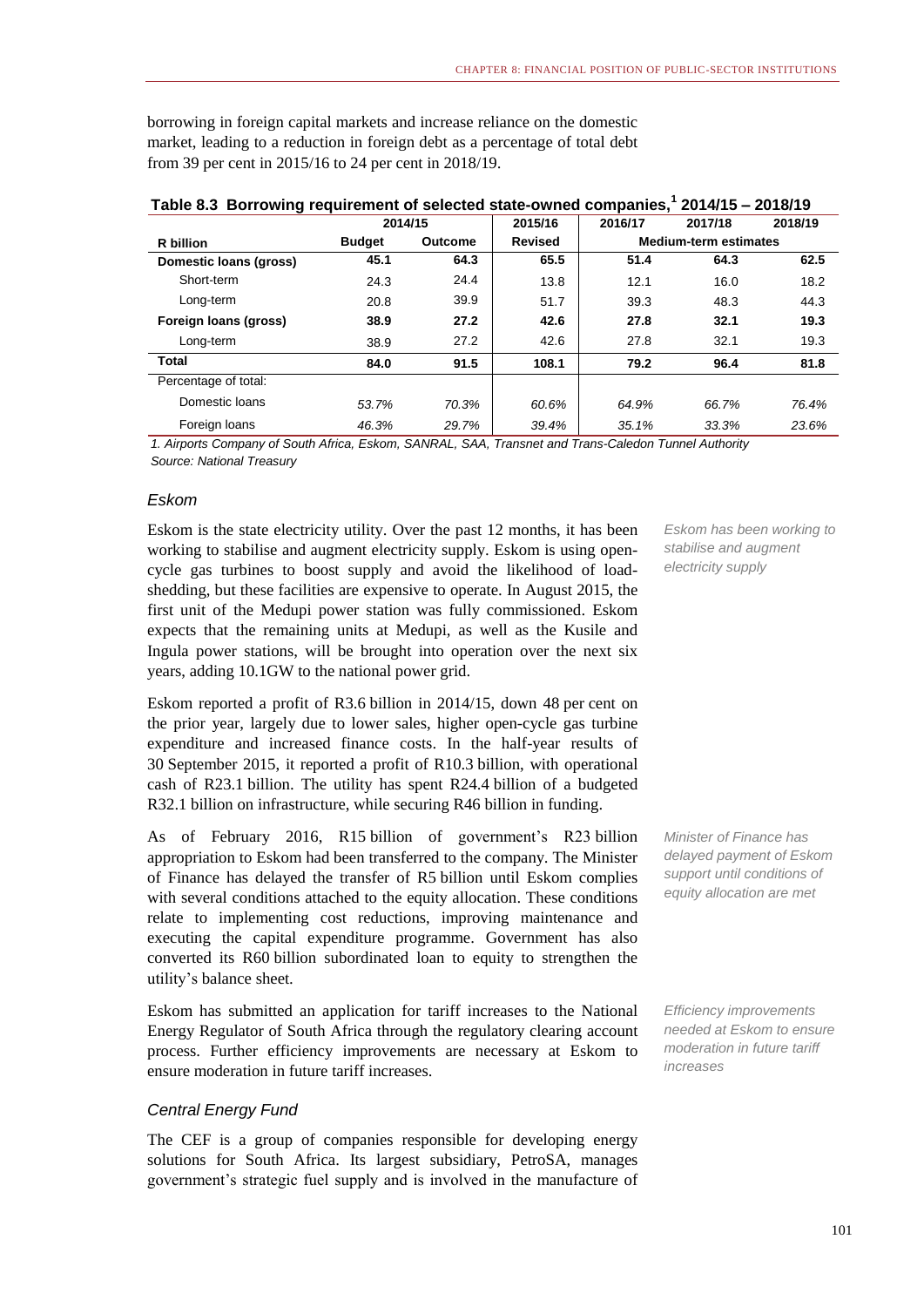liquid fuel, oil and other products from coal. In 2014/15, the CEF recorded a loss of R14.3 billion, following a loss of R1.5 billion a year earlier. The losses stem largely from impairments on PetroSA's gas-to-liquids plant in Mossel Bay, which is short of feedstock, and on its oil-drilling investment through PetroSA Ghana, which has not met projections.

Although the losses have negatively affected its financial position, the CEF had significant reserves, and remains solvent and liquid. Government will reposition the CEF to ensure that the company continues to contribute to energy security while remaining financially sustainable.

#### *Transnet*

Transnet operates freight rail, ports and pipelines. It reported a profit of R5.3 billion in 2014/15. Revenue growth has remained resilient, increasing by 8 per cent to R61.2 billion in 2014/15. Capital investment amounted to R33.6 billion in 2014/15, including R6.9 billion for locomotive acquisitions, R3 billion for wagons, R7.6 billion for rail infrastructure maintenance and R2.5 billion for the new multi-product pipeline.

Transnet continues to focus on reversing historical underinvestment in infrastructure, and ensuring that South Africa's rail and port infrastructure are of a globally competitive standard. Given the weaker economic environment, the group has deferred some spending, and the capital investment programme will be undertaken over 10 years instead of seven, as previously planned. Transnet will continue raising finance on domestic and international markets. The Minister of Finance has approved an increase in Transnet's foreign-currency borrowing limit from R55 billion to R81 billion.

#### *South African Airways*

SAA, the state-owned airline, will report a net loss in 2014/15 as a result of high operating costs, increased competition on all routes, asset impairments and higher finance costs. The carrier is technically insolvent and has been achieving a going-concern status on the basis of guarantees issued by government.

SAA's total guarantees amount to R14.4 billion. Of this amount, R13.4 billion has been used to raise debt finance and a further R1 billion is to be raised before the end of the financial year. Government remains committed to stabilising SAA. As part of a broader turnaround strategy, steps have been taken to reduce aircraft leasing costs, cease operations on some unprofitable routes and achieve procurement savings.

It will be some years, however, before SAA can become a sustainable, standalone carrier. In the period ahead, government will seek opportunities to enter into strategic partnerships that allow SAA to draw on privatesector capital and technical expertise to improve its performance and expand its network.

#### *South African Post Office*

The South African Post Office (SAPO), like many of its international counterparts, has been under pressure to restructure and diversify as a result of the global shift to electronic communications.

*Transnet profitability remains resilient, despite weaker economic conditions*

*SAA is technically insolvent and has been achieving going-concern status on basis of state guarantees*

*It will be some years before SAA can become a sustainable carrier*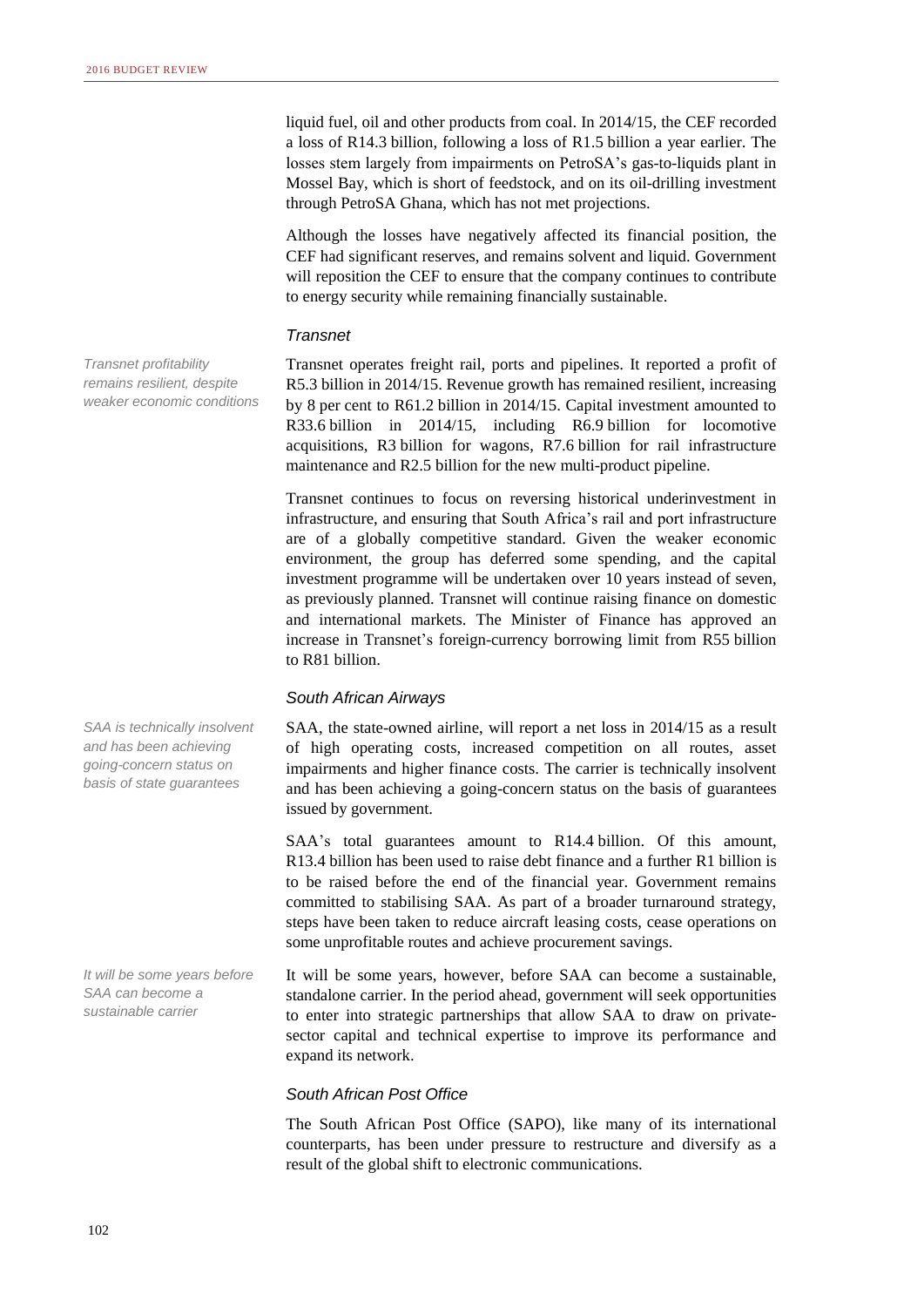SAPO recorded a net loss of R1.5 billion in 2014/15 after a net loss of R422 million a year earlier. This was higher than expected, primarily due to declining revenue as a result of lower mail volumes, a loss of key customers due to strike action and the poor performance of its courier business. Although SAPO has made some inroads in curbing costs as part of its turnaround plan, it has struggled to boost revenues. The appointment of a Board and chief executive officer has helped to stabilise SAPO.

State guarantees to SAPO total R4.4 billion, and government has helped the entity raise R1.3 billion against the issued guarantees to fund its operations and turnaround. In addition, R650 million has been allocated to recapitalise SAPO in 2016/17. This allocation was funded by reprioritising other expenditure and does not affect the budget balance.

#### *Passenger Rail Agency of South Africa*

The Passenger Rail Agency of South Africa (PRASA) is South Africa's commuter rail company. Its total income grew from R6.8 billion in 2010/11 to R9.5 billion in 2014/15, mostly as a result of state subsidies and grants to fund operations and capital investment. Despite growth in income and grants, PRASA reported a loss of R1.2 billion in 2014/15.

PRASA's R49.9 billion investment plans focus on renewing rolling stock, upgrading signalling infrastructure, and modernising stations and depots. These investments will improve the safety and quality of rail transport for millions of commuters. PRASA's total capital expenditure amounted to R11 billion in 2014/15, 3.3 per cent above the budgeted R10.1 billion and a 43.7 per cent increase from the previous year (R7.7 billion).

Government provided PRASA with a R3.9 billion operational subsidy in 2014/15. Through its Autopax subsidiary, PRASA also has a government guarantee of R1.2 billion, of which only R48 million is outstanding. This loan is expected to be settled in full by 31 May 2016.

In 2014/15 the Auditor-General and the Public Protector identified a number of governance concerns, including conflict of interest in the rail infrastructure modernisation programme, and irregular expenditure amounting to R500 million. The Board has undertaken to implement the recommendations of the Public Protector's report.

#### *South African National Roads Agency Limited*

SANRAL is responsible for the national road network, which consists of 21 403km of roads connecting major cities, towns and rural areas. Toll roads, financed through public-private partnerships or capital market borrowings, make up 15 per cent of the network; the remaining 85 per cent is financed through allocations from government.

During 2014/15, SANRAL recorded total revenues of R11.7 billion – R5.4 billion from government transfers and R6.3 billion from toll operations. This was an 82 per cent increase from the prior year. The Gauteng Freeway Improvement Project contributed R3.8 billion to revenues.

SANRAL's performance is expected to stabilise over the period ahead following resolution of policy uncertainty concerning e-tolls. The agency has resumed its successful bond programme. Under the programme of

*SAPO, which has struggled to boost revenue, recorded a net loss of R1.5 billion in 2014/15*

*PRASA reported a loss of R1.2 billion in 2014/15 despite growth in state income and grants*

*PRASA Board has agreed to implement Public Protector recommendations* 

*SANRAL's performance expected to stabilise following resolution of policy uncertainty on e-tolls*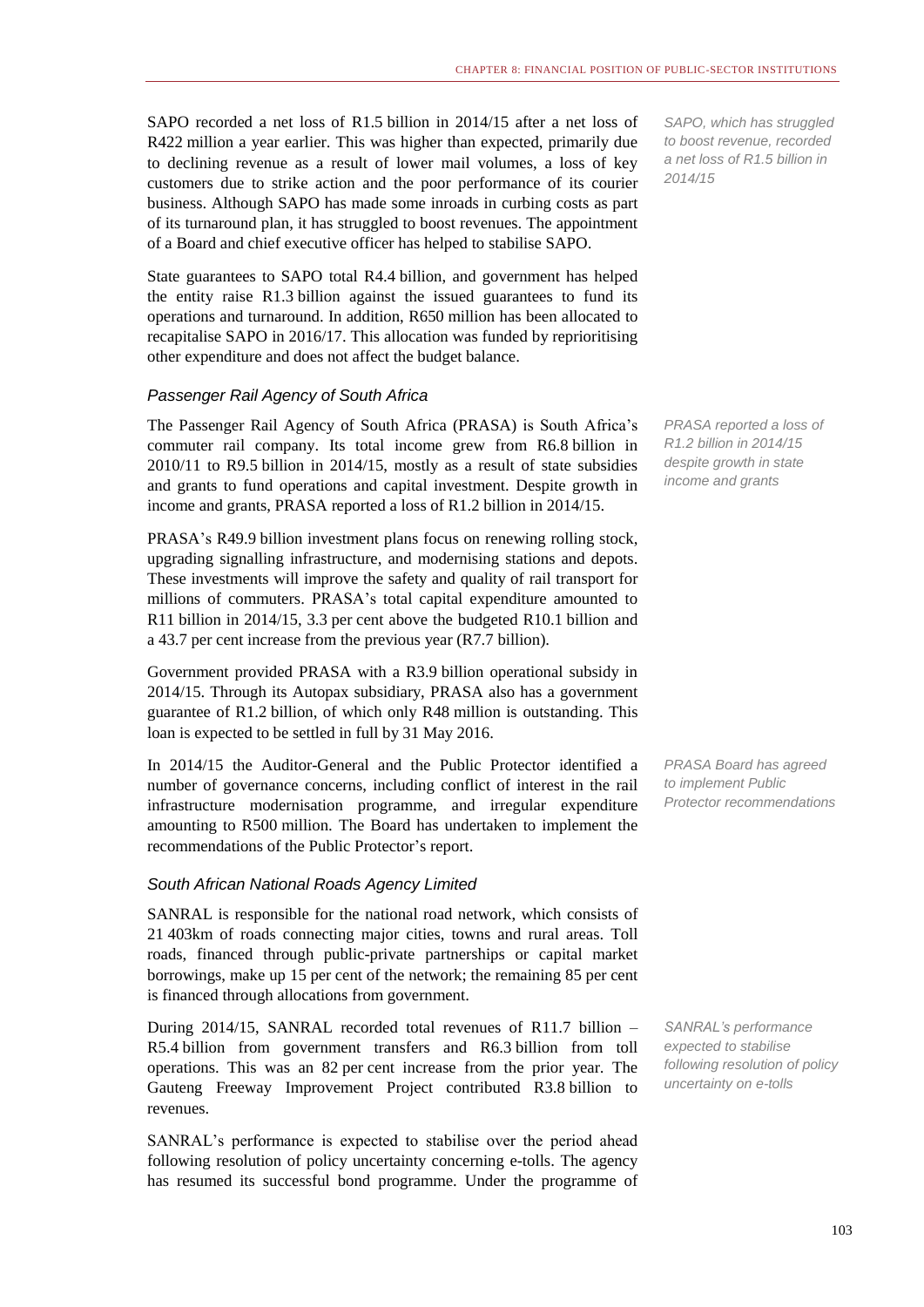adjusted tariffs announced by the Deputy President, the fiscus will supplement e-toll revenue in Gauteng to ensure that SANRAL can service its debt commitments as they fall due. Over the medium term, R1.4 billion is allocated to SANRAL for this purpose.

#### *Trans-Caledon Tunnel Authority*

The Trans-Caledon Tunnel Authority (TCTA) raises debt to finance water infrastructure projects, including the Lesotho Highlands Water Project, which provides water mainly to Gauteng province. TCTA's operations remain financially sound. The company receives no allocations from government but has a R25 billion guarantee facility in place.

TCTA's outstanding debt increased by 10 per cent to R28 billion in 2014/15 due to drawdowns for two projects under construction: the Mokolo Crocodile Water Augmentation Project Phase 1 and the Mooi-Mgeni Transfer Scheme. The value of work under construction in 2014/15 amounted to R1.7 billion compared with R2 billion in 2013/14. Construction of Phase 2 of the Lesotho Highlands Water Project is expected to start over the next three years, with design and procurement already under way. TCTA will be responsible for raising and managing the financing for the project, which will be guaranteed by government.

#### **Development finance institutions**

South Africa's development finance institutions have rapidly expanded lending to support the NDP. The financial position of the three largest agencies – the IDC, the Land Bank and the DBSA is summarised in Table 8.4. These entities reported a combined asset value of R233.8 billion and a combined loan book value of R117.2 billion for 2014/15. Over the next two years, they project 31 per cent growth in their loan portfolios. The total asset base is projected to increase to R324.7 billion by 2017/18.

#### **Table 8.4 Balance sheet position of selected development**

| finance institutions, $1$ 2014/15 - 2017/18 |         |                 |          |         |  |  |  |
|---------------------------------------------|---------|-----------------|----------|---------|--|--|--|
|                                             | 2014/15 | 2015/16         | 2016/17  | 2017/18 |  |  |  |
| R billion                                   | Outcome | <b>Estimate</b> | Forecast |         |  |  |  |
| <b>Total assets</b>                         | 233.8   | 255.6           | 287.2    | 324.6   |  |  |  |
| of which:                                   |         |                 |          |         |  |  |  |
| Loan book                                   | 117.2   | 136.4           | 156.3    | 177.8   |  |  |  |
| <b>Equity investments</b>                   | 62.4    | 102.9           | 113.0    | 126.1   |  |  |  |
| Other                                       | 54.2    | 16.3            | 17.9     | 20.7    |  |  |  |
| <b>Total liabilities</b>                    | 112.6   | 127.6           | 151.2    | 178.7   |  |  |  |
| Net asset value                             | 121.2   | 128.0           | 135.9    | 145.9   |  |  |  |

*1. The Land Bank, DBSA and IDC*

*Source: National Treasury*

In 2014/15, the combined borrowing of the three major development finance institutions reached R52 billion against a budgeted estimate of R70 billion, as weak economic conditions and falling commodity prices reduced appetite for loans. Borrowing is expected to increase to R76.2 billion in 2015/16. Medium-term borrowing is estimated at R275 billion, mostly from domestic sources. The IDC, however, plans to raise 81 per cent of its borrowing from foreign sources in  $2016/17 - a$ proportion that decreases to 44 per cent in 2018/19.

*financing Lesotho Highlands Water Project remains financially sound and operationally capable*

*Authority responsible for* 

*Over next two years, asset base of largest development finance institutions set to reach R324.7 billion*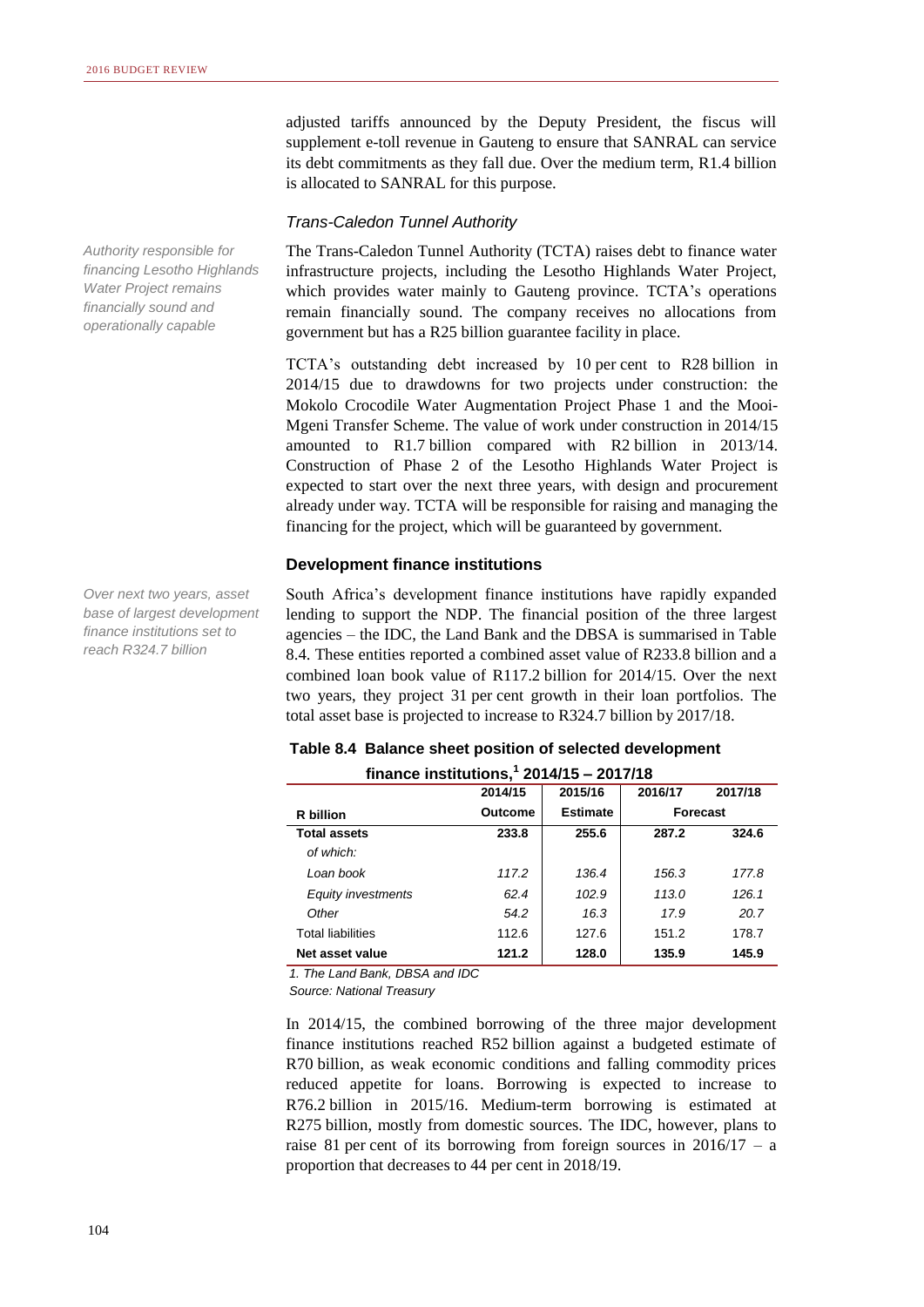Borrowing in the development finance portfolio is dominated by the Land Bank, which raises mainly short-term debt. It plans to borrow R45 billion in 2015/16, the DBSA R18.2 billion and the IDC R12 billion.

As development finance institutions expand their lending, they need to ensure that risks associated with new exposures are managed in a prudent, financially sustainable manner. They also need to find innovative ways to finance development, including crowding more private investment into projects. The weak economic outlook may place pressure on nonperforming loan ratios, which will need to be carefully managed.

*Expanded lending requires prudent management of risk and innovative approaches*

|                        |               | 2014/15 | 2015/16        | 2016/17 | 2017/18                      | 2018/19 |
|------------------------|---------------|---------|----------------|---------|------------------------------|---------|
| <b>R</b> billion       | <b>Budget</b> | Outcome | <b>Revised</b> |         | <b>Medium-term estimates</b> |         |
| Domestic loans (gross) | 63.0          | 45.2    | 65.1           | 64.5    | 80.7                         | 86.6    |
| Short-term             | 52.3          | 37.1    | 50.5           | 51.8    | 62.3                         | 63.1    |
| Long-term              | 10.7          | 8.1     | 14.6           | 12.7    | 18.4                         | 23.5    |
| Foreign loans (gross)  | 7.4           | 6.8     | 11.1           | 18.9    | 11.2                         | 12.9    |
| Long-term              | 7.4           | 6.8     | 11.1           | 18.9    | 11.2                         | 12.9    |
| <b>Total</b>           | 70.4          | 52.0    | 76.2           | 83.4    | 91.9                         | 99.5    |
| Percentage of total:   |               |         |                |         |                              |         |
| Domestic loans         | 89.5%         | 86.9%   | 85.4%          | 77.3%   | 87.8%                        | 87.0%   |
| Foreign loans          | 10.5%         | 13.1%   | 14.6%          | 22.7%   | 12.2%                        | 13.0%   |

#### **Table 8.5 Borrowing requirement of selected development finance institutions,<sup>1</sup> 2014/15 – 2018/19**

*1. The Land Bank, DBSA and IDC*

*Source: National Treasury*

Several smaller development finance institutions also play an important role in giving effect to government policy. These include the National Empowerment Fund, the National Housing Finance Corporation (NHFC) and the National Urban Reconstruction and Housing Agency. These entities had a combined asset value of R11.2 billion and combined loan book of R3.9 billion in 2014/15.

A review of provincial development finance institutions, approved by Cabinet, began in 2015 and should conclude in 2017/18. It is expected to align provincial agencies' mandates to national development objectives. Agencies may be consolidated or closed by provincial governments where there is duplication or non-core activities are identified.

#### *Development Bank of Southern Africa*

The DBSA supports infrastructure financing and delivery, and programme implementation. In 2014/15 it reported a profit of R1.2 billion, 54 per cent higher than the R787 million recorded in the prior year. Total assets grew by 11.2 per cent over the same period, reaching R70.9 billion in 2014/15. Loan disbursements reached R13 billion, of which just over 40 per cent financed economic infrastructure in South Africa.

To help the bank strengthen its strategic focus, including better leveraging private-sector funding of development projects, government approved a R7.9 billion equity allocation in 2013. The amount was transferred to the DBSA over three years. Over the medium term, government expects the bank to provide planning and implementation support to smaller cities and under-resourced municipalities. New initiatives will involve attracting more private-sector investment to complement DBSA funding for

*Review of provincial agencies expected to align mandates and consolidate operations*

*DBSA to provide planning and implementation support to smaller cities and underresourced municipalities*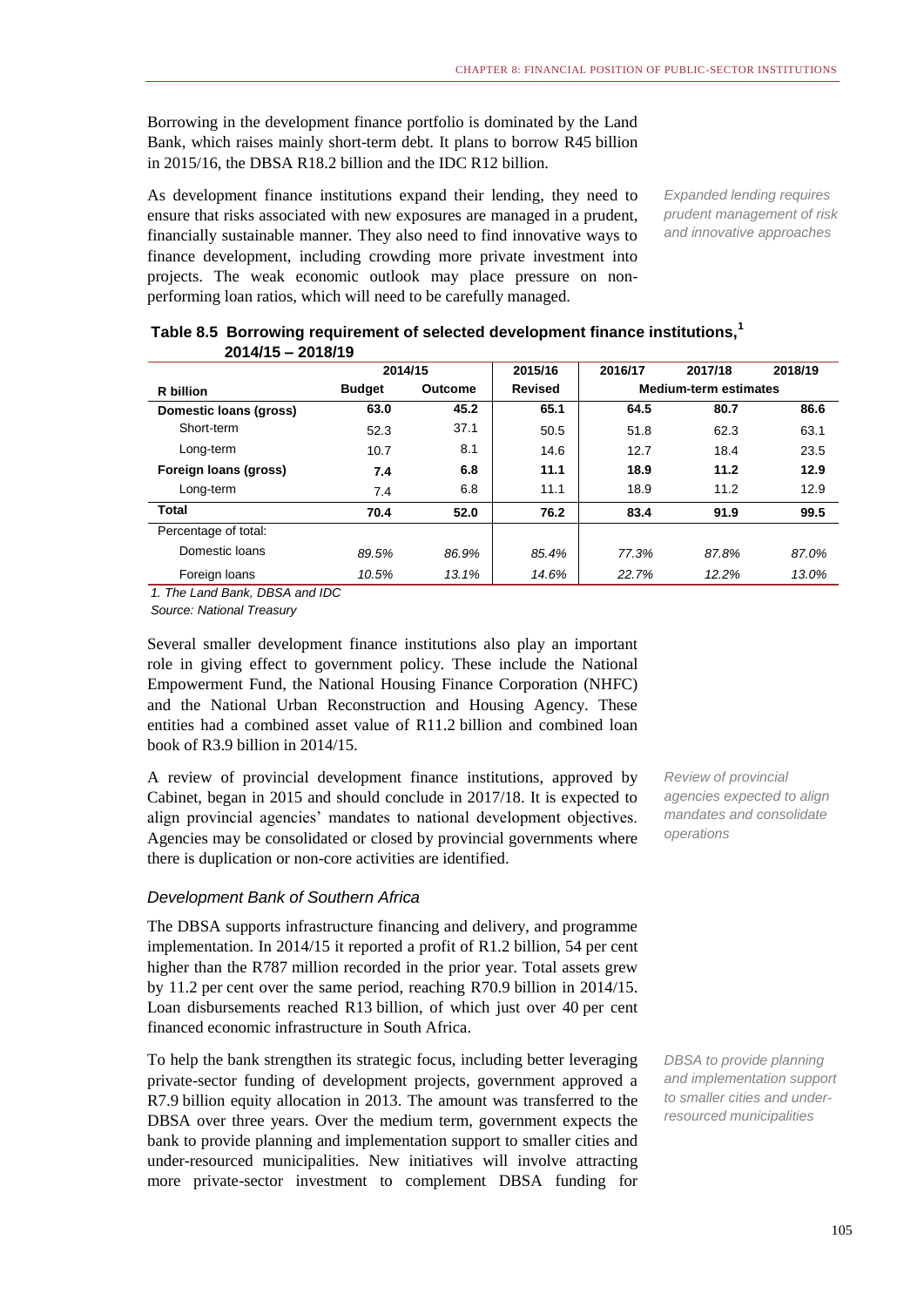*Land Bank has rapidly expanded its loan book, but needs a better balance of assets and liabilities*

infrastructure development. The bank aims to increase developmental lending by about R48 billion over the next three years.

#### *Land Bank*

The Land Bank provides development finance support to commercial and emerging farmers. Its medium-term plans include increasing its support to emerging farmers, expanding its loan portfolio to include agro-processing and exploring private partnerships to fund emerging farmers.

During 2014/15, the bank reported a strong performance despite a weak operating environment and limited investor risk appetite. Its asset base increased by 10 per cent (R3.7 billion) from the prior year to R40.5 billion, driven by a R3.4 billion increase in the loan book to R36.7 billion. Over the medium term, the loan book is projected to grow to R43.9 billion and the net asset value to R6.9 billion.

An internal review is expected to be completed in 2016. The review will help the bank cut operational costs and execute a more robust funding strategy to better manage the mismatch between its assets and liabilities.

#### *Industrial Development Corporation*

The IDC's mandate is to promote industrial development and job creation in South Africa, as well as development in the Southern African region.

A significant portion of the IDC's asset base is held in listed equities in the mining sector. As commodity markets weakened, the IDC's financial position came under pressure. In 2014/15, its asset base decreased by R16.3 billion to R122 billion as the fair value of its listed investments fell to R57.3 billion from R78 billion in the prior year. This ultimately led to a R600 million decline in the IDC's dividend income and its profitability.

Over the next five years, the corporation plans to extend loans to the value of R100 billion to support economic development, targeting renewable energy, manufacturing, industrial infrastructure and beneficiation of locally produced minerals and agricultural products. Of the total, R23 billion will be targeted to support black industrialists.

#### *National Housing Finance Corporation*

The NHFC's mandate is to broaden access to affordable housing finance for low- to middle-income households. It targets households with monthly incomes between R1 500 and R15 000 that cannot access funding from commercial banks.

The NHFC reported a profit of R13.5 million for 2014/15 due to an increase in rental income. Total assets increased from R3.1 billion to R3.3 billion in 2014/15. During the same period, total disbursements of R729 million helped to draw in R821 million in private-sector investment for affordable housing.

In 2014/15, government approved a R230 million equity allocation to the NHFC to support social housing development. The Department of Human Settlements is currently working to merge the NHFC, the National Urban Reconstruction and Housing Agency and the Rural Housing Loan Fund.

*IDC's financial position weakened as lower commodity prices affected* 

*its equity portfolio*

*NHFC reported a profit of R13.5 million for 2014/15*

*Department of Human Settlements working to merge three related agencies in housing space*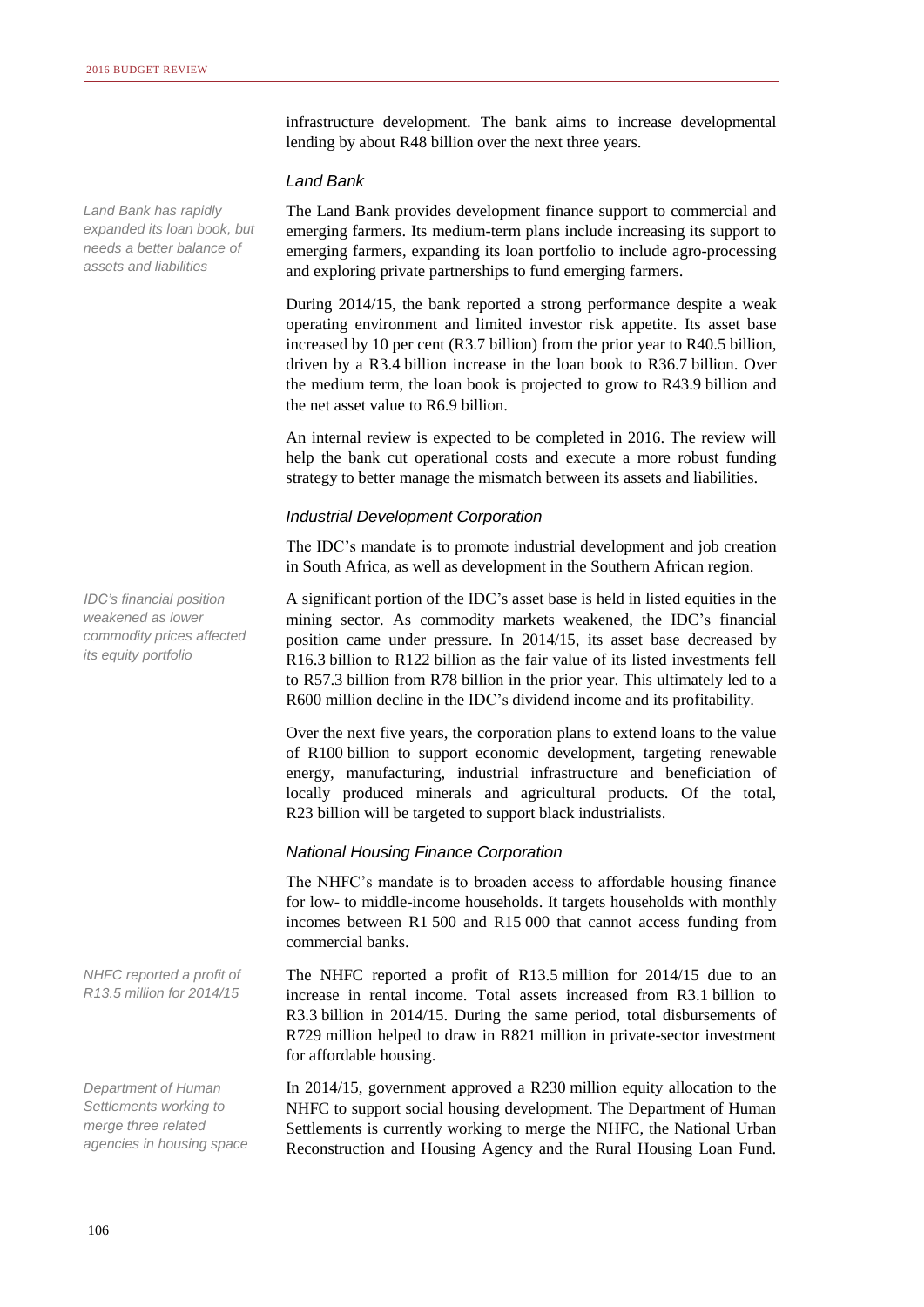The consolidation is expected to result in a more efficient housing finance delivery mechanism.

# **Social security funds**

Contributory social security funds form part of South Africa's social security net. These funds compensate beneficiaries for road accidents, workplace injuries and unemployment. In 2014/15, the funds had combined assets of R177.2 billion and liabilities of R134.8 billion.

While the overall financial position of the social security funds has been relatively strong, it is expected to weaken over the medium term to a net accumulated deficit of R1.7 billion. The deterioration is largely the result of growth in the accumulated deficit of the Road Accident Fund (RAF).

*In 2014/15, social security funds had assets of R177.2 billion and liabilities of R134.8 billion*

| Table 8.6 Combined balance sheet of social security funds, 2014/15 - 2018/19 |                |          |            |  |
|------------------------------------------------------------------------------|----------------|----------|------------|--|
| <b>OOA AIAE</b>                                                              | <b>OOAEIAC</b> | $304047$ | $0.047140$ |  |

|                                                        | 2014/15                                  | 2015/16                        | 2016/17  | 2017/18          | 2018/19  |
|--------------------------------------------------------|------------------------------------------|--------------------------------|----------|------------------|----------|
| R billion                                              | <b>Outcome</b>                           | <b>Estimate</b>                |          | <b>Forecasts</b> |          |
| <b>Total assets</b>                                    | 177.2                                    | 188.0                          | 206.5    | 226.8            | 250.0    |
| Unemployment Insurance Fund                            | 113.6                                    | 127.6                          | 143.1    | 161.0            | 181.3    |
| Road Accident Fund                                     | 7.4                                      | 10.5                           | 11.3     | 11.4             | 11.5     |
| Compensation Fund <sup>1</sup>                         | 56.2                                     | 49.9                           | 52.1     | 54.4             | 57.2     |
| <b>Total liabilities</b>                               | 134.8                                    | 160.8                          | 183.9    | 213.9            | 251.6    |
| Unemployment Insurance Fund                            | 4.1                                      | 4.5                            | 4.8      | 5.1              | 5.4      |
| Road Accident Fund                                     | 117.6                                    | 145.0                          | 167.2    | 196.2            | 233.3    |
| <b>Compensation Fund</b>                               | 13.1                                     | 11.3                           | 11.9     | 12.6             | 12.9     |
| Net asset value                                        | 42.3                                     | 27.2                           | 22.6     | 13.0             | $-1.7$   |
| Unemployment Insurance Fund                            | 109.4                                    | 123.1                          | 138.3    | 155.9            | 175.8    |
| Road Accident Fund                                     | $-110.2$                                 | $-134.5$                       | $-155.9$ | -184.8           | $-221.8$ |
| <b>Compensation Fund</b><br>$\cdot$ $\sim$<br>$\cdots$ | 43.1<br>$\cdot$ $\cdot$<br>$\sim$ $\sim$ | 38.6<br>$\cdot$ $\sim$ $\cdot$ | 40.2     | 41.9             | 44.3     |

*1. Includes the Compensation Commissioner for Occupational Diseases in Mines and Works Source: National Treasury*

#### **Unemployment Insurance Fund**

The UIF, funded by employee and employer contributions, has accumulated a significant reserve – the result of an imbalance between contributions and benefit payments.

In 2014/15, total revenue was R28 billion, a 34 per cent improvement from 2013/14. Expenses amounted to R8.9 billion in 2014/15, of which R7.2 billion was paid to 707 000 beneficiaries who make up 8.1 per cent of the fund's total contributors. As a result of the better-than-expected financial performance in 2014/15, the fund's accumulated surplus grew to R90.3 billion and its net asset position improved to R109.4 billion.

Over the medium term, the UIF expects to pay R35.6 billion in benefits. The draft Unemployment Insurance Bill proposes to improve maternity, illness and death benefits for eligible contributors. The fund will also use its investment portfolio to support job creation, allocating about R1.6 billion to support training of 15 000 people in artisan and related skills. The UIF has allocated R229.1 million over the medium term to Productivity South Africa to maintain an estimated 35 000 jobs at risk.

*UIF remains financially strong, with accumulated surplus of R90.3 billion*

*UIF using some of its resources to support training and maintain jobs*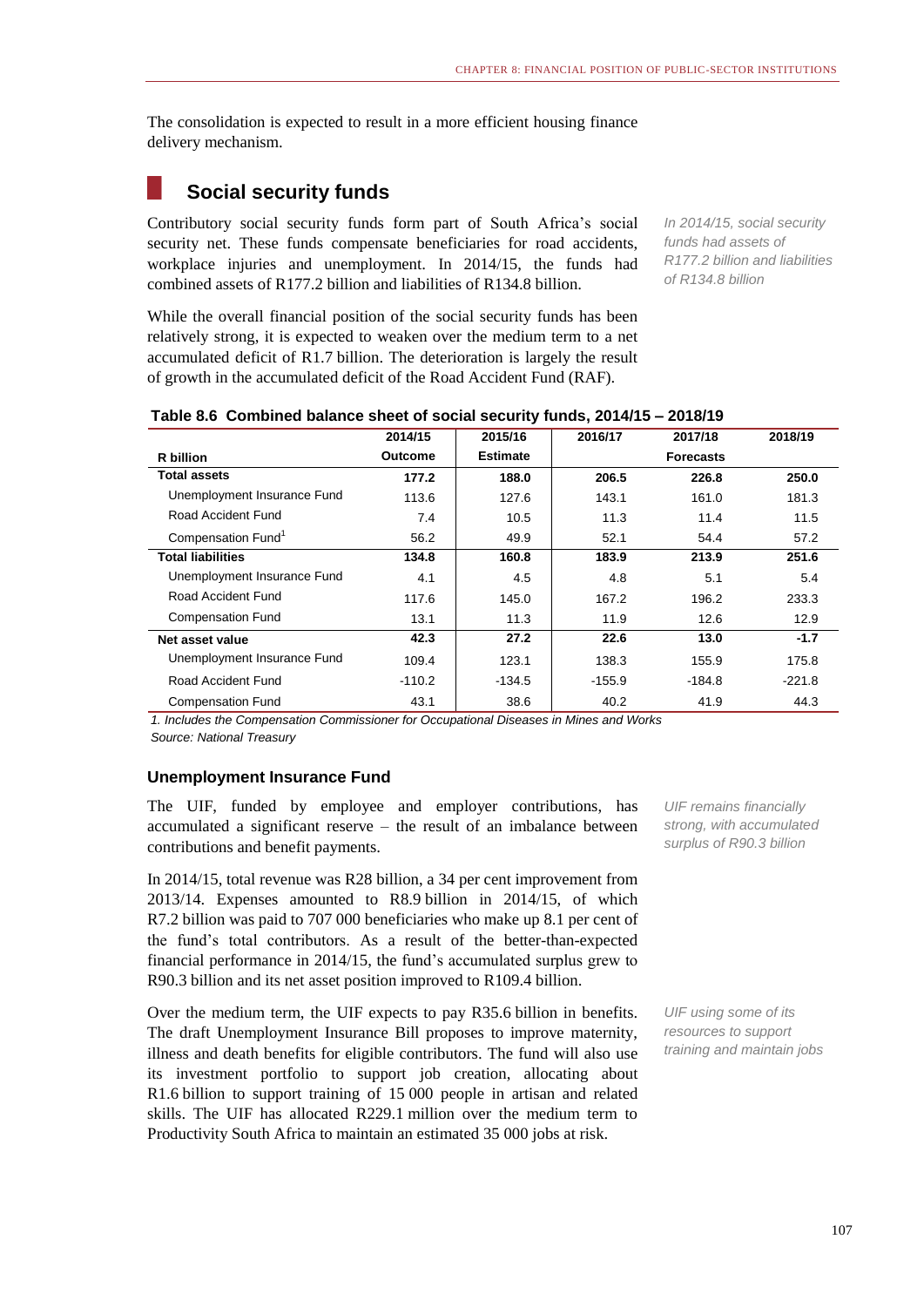*RAF remains inequitable and unaffordable*

*RAF's financial position will continue to deteriorate over medium term*

*Bill for new Road Accident Benefit Scheme to be introduced in 2016/17*

*Compensation Fund has grown its investments and reduced expenditure, and claims backlog is clearing*

#### **Road Accident Fund**

The RAF was designed to provide compensation for the economic losses of persons injured in road accidents and limit the financial liability of those at fault. Over time, it has become inequitable and unaffordable. The fund has been insolvent for over 30 years and a large amount of money is absorbed by legal costs. The RAF's long-term liabilities of R117.6 billion are projected to grow to R233.1 billion over the next three years, despite the 50c/litre increase in the RAF fuel levy in the 2015 Budget.

Growing liabilities reflect increased road accidents, court settlements and improved claims payments. The number of finalised claims grew from 170 043 in 2012/13 to 183 933 in 2014/15. Over the same period, the average value of settled claims increased from R65 844 to R114 969. The RAF's financial position is expected to deteriorate over the medium term. Benefit payments are expected to grow at an average annual rate of 7.4 per cent, but revenue growth will remain largely flat, at 1.2 per cent per year. While the fund runs a large accrual deficit, this has no effect on the consolidated budget balance. On a cash basis, the accounting method by which transactions in government are recorded, the fund runs a surplus.

In 2015, government concluded consultations at the National Economic Development and Labour Council to replace the RAF with the Road Accident Benefit Scheme (RABS). The RABS will be more equitable and affordable, providing limited income, medical, rehabilitation and funeral benefits. Funded through the fuel levy, RABS is based on social security principles, moving away from the current liability insurance system. The change introduces benefits to all accident victims, regardless of the nature of the accident or the assumed fault of the driver. As a result, less time and money will be spent on accident investigation and legal services. The Department of Transport is expected to table a RABS bill in 2016/17.

#### **Compensation Fund**

The Compensation Fund pays benefits to workers who experience loss of income as a result of injury, death or disease in the course of employment. Its financial position remains strong. The 2014 actuarial valuation showed an accumulated surplus of R23 billion and a technical liability of R18 billion. The value of investments grew by 20 per cent to R49.8 billion in 2014/15, while in-year revenues totalled R14.5 billion. Expenditure fell from R15.9 billion in 2013/14 to R7.9 billion in 2014/15.

Claims are projected to grow substantially over the medium term due to enhancements to the fund's integrated claims management system and associated staff training. New claims registered are expected to increase from 225 511 in 2014/15 to 392 229 in 2018/19, of which 95 per cent will be finalised within one year. Work is in progress to clear the backlog of claims and improve turnaround times.

In 2014/15, the Minister of Labour established a task team to resolve audit findings raised by the Auditor General of South Africa.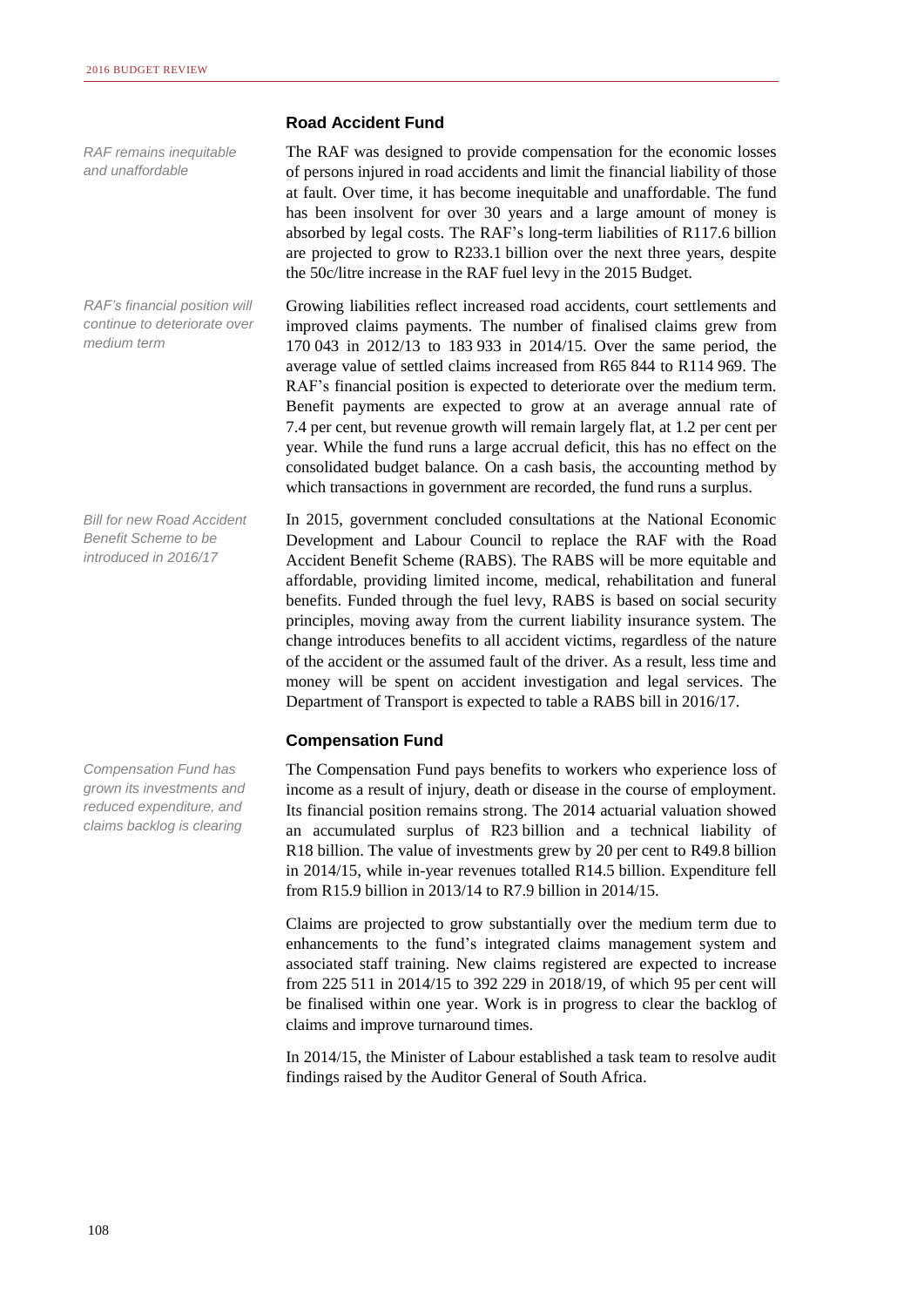## **Government Employees Pension Fund**

The Government Employees Pension Fund (GEPF) provides retirement security to about 1.3 million current public employees and 400 000 pensioners. Total contributions to the fund increased from R50 billion to R56 billion in 2014/15, mainly as a result of public-sector salary increases. The employer's contribution to the fund was R36 billion. Pensions were increased at the full rate of consumer price inflation in 2014/15, as has been the practice over the past decade.

The fund performs an actuarial assessment of its liabilities every two years. The 2014 valuation showed the fund held R1.425 trillion in assets, sufficient to cover 121.5 per cent of its liabilities on a best-estimate basis. On a stricter solvency-based liability measure, assets cover 83.1 per cent of liabilities, an improvement on the 2012 valuation of 74.1 per cent.

| Table 8.7 Government Employees Pension Fund actuarial |
|-------------------------------------------------------|
| valuation $2008 - 2014$                               |

| R billion                    | 2008   | 2010    | 2012      | 2014      |
|------------------------------|--------|---------|-----------|-----------|
| Assets at market value       | 707.0  | 801.0   | 1 0 3 8.9 | 1 425.7   |
| Best estimate liabilities    | 613.6  | 736.7   | 1 011.6   | 1 173.5   |
| Solvency liabilities         | 828.5  | 1 081.6 | 1475.8    | 1 7 1 4 9 |
| <b>Funding position</b>      |        |         |           |           |
| on best estimate liabilities | 115.2% | 108.7%  | 102.7%    | 121.5%    |
| on solvency liabilities      | 85.3%  | 74.1%   | 70.4%     | 83.1%     |

*Source: Government Employees Pension Fund*

The 2015 public-sector wage agreement is likely to have had a negative impact on the financial position of the GEPF. Each percentage point increase in public-sector salaries will increase GEPF liabilities by about R9 billion, without having any effect on the value of its assets. The increase in long-term interest rates since the 2014 valuation, however, is likely to have reduced the value of the fund's liabilities, potentially improving its position.

The Public Investment Corporation (PIC) invests the funds of the GEPF and the social security funds. As at March 31 2015, the PIC had R1.8 trillion in assets under management. Of these funds, 89 per cent belonged to public employees and 9 per cent was managed on behalf of the social security funds. These investments must generate sufficient returns to pay pensions and social security obligations. About 88 per cent of the funds are invested in local equities and fixed-income securities. Assets invested on behalf of the GEPF delivered returns between 10 and 14 per cent during 2014/15. During that year, the PIC approved R11.3 billion worth of developmental investments that funded 349 small businesses, creating 55 000 jobs and adding 489MW of green energy to the national electricity grid.

# **Summary**

Public entities make a broad range of contributions to national development. To deliver on their developmental priorities, these institutions need to be financially sound and self-sustaining. While many of these institutions remain in good financial health, several are not and pose risks to the fiscus. Government is conducting a broad programme of

*Actuarial valuation shows GEPF continues to remain financially sustainable*

*Public-sector wage agreement likely to increase GEPF liabilities*

*PIC's investments generate returns to pay pensions and social security obligations*

*Reforms aim to stabilise entities, resolve governance concerns and restore financial sustainability*